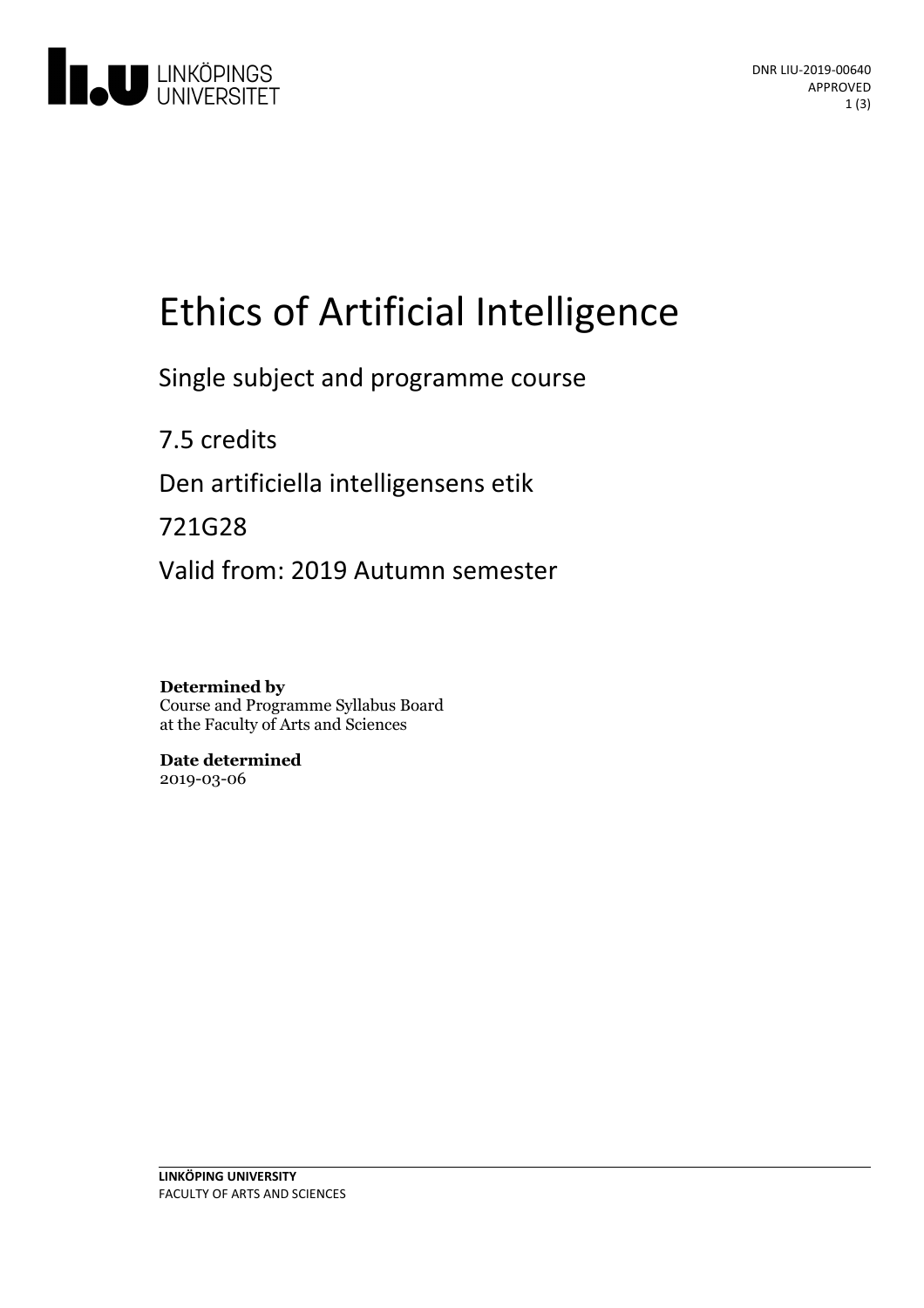Main field of study Applied Ethics

Course level

First cycle

Advancement level

G2F

## Entry requirements

- 60 ECTS credits passed
- English corresponding to the level of English in Swedish upper secondary education (Engelska 6)

Exemption from Swedish

Intended learning outcomes<br>Having completed course, the student should at a basic level be able to: - provide an account for concepts, theories and problem within applied ethics and

the ethics of artificial intelligence (AI), - develop <sup>a</sup> theoretically informed argumentation in specific problem areas related

to AI, - formulate theory-based political recommendations and assessments regarding <sup>a</sup>

- express an open and critical stance to claims and arguments.

# Course content

The course deals with ethical questions that rise from the development of more and more sophisticated autonomous systems, questions of what requirements that should hold for the technology and why included, which sort of agents artificial systems are, if these can be considered moral agents and if they can be ascribed moral responsibility as well as where the main responsibility for artificial intelligence (AI) ought to be placed and why. The course focuses three main areas of moral relevance for autonomous systems and AI: responsibility for decisions made by artificial agents, bias/discrimination as a result of AI use and the importance of participation in the development of AI systems. During this course, students are provided theoretical tools for reflection on the development of AI, requirements that ought to made regarding this technology a managed in society.